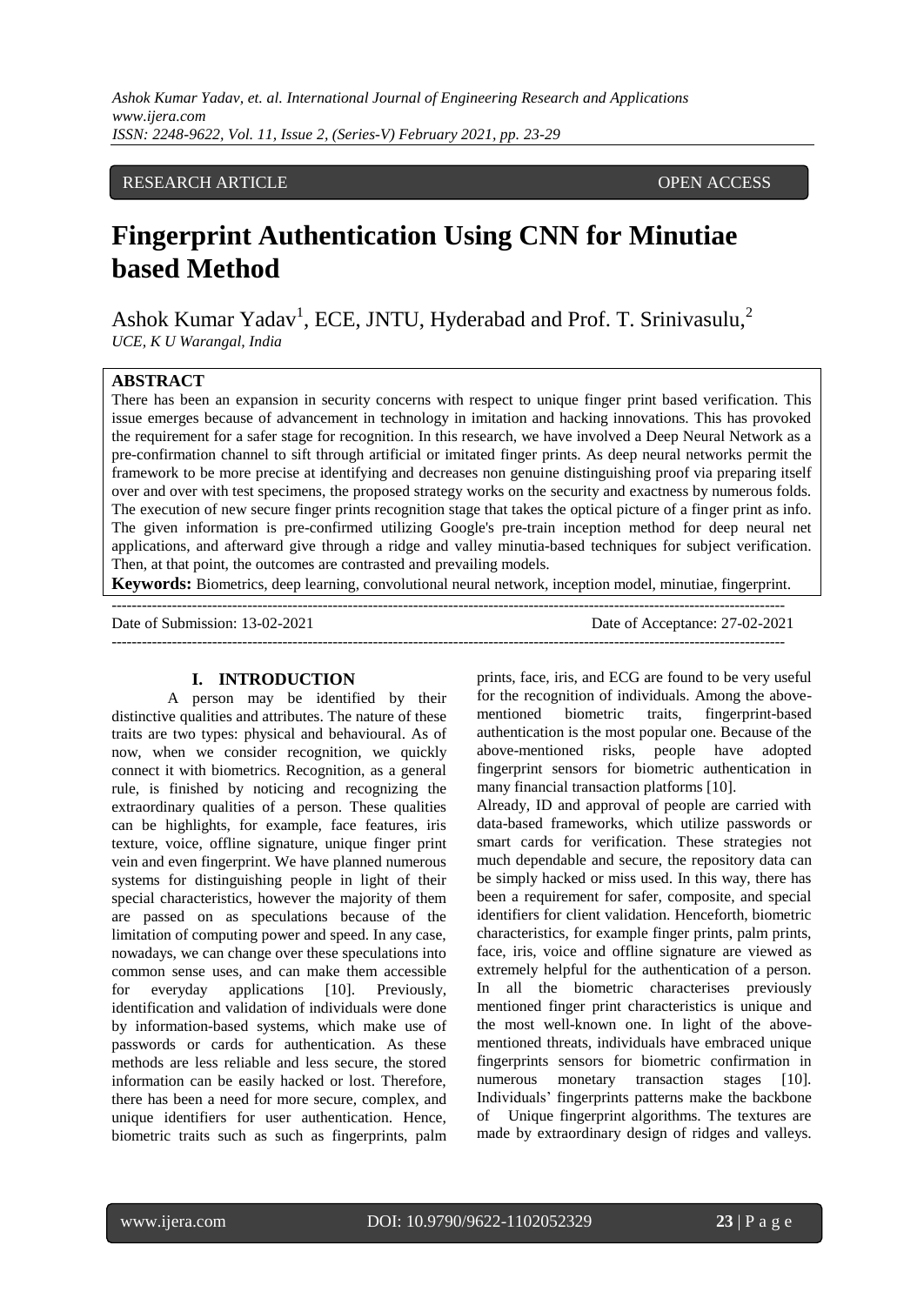*Ashok Kumar Yadav, et. al. International Journal of Engineering Research and Applications www.ijera.com*

*ISSN: 2248-9622, Vol. 11, Issue 2, (Series-V) February 2021, pp. 23-29*

These ridges are formed during our time in the birth of child in the womb, where a few factors like grinding, maternal circumstances, and so on influence their last shape and design. The development of these textures is all around the human body, including the palms, soles, and even veins. As such countless circumstances and variables assume a significant part in deciding the last ridge and valleys texture format, we consider finger print pattern examples to be novel to every single person. Verification of fingerprint turned into a standard in our everyday society that its weakness is rarely questioned. Because of innovation in technology, malicious efforts which sidestep security frameworks utilizing counterfeit fingerprints have been surged. Numerous frameworks today use techniques that tune the records in the repository with the info gave by the scanner to client verification. As these strategies in explicit applications are not altered and refreshed routinely at a speed that equivalents or surpasses the headway made by malicious people, it leaves biometric authentication system at an expanded danger and makes these systems vulnerable to cyber hacking.

Currently, there are many fingers print based solutions that can verify in very much less time in view of cutting edge and better computational power. It is greatly depended on man-made communication to give us expected outcomes. In this study, we are attempting in basically on finger print patterns and how we can additionally work on its security by utilizing upgraded integrated recognition systems.

# **II. RELATED WORKS**

The basis of fingerprints authentication is that every individual is having unique pattern of ridges and valleys. Fingerprints pattern can be considered as an special texture of edges and valleys (Figure 1). Accordingly, finger print authentication is based on classification of special textures. This specific sort of issue is significantly interesting to address in view of the enormous intra-class and few inter class contrasts. Optical pictures of fingerprints can be arranged in light of the subtleties of its ridge setup. We can separate them into two distinct classes of ridges and valleys.



**Figure 1** Ridges and Valleys in a Fingerprint.

The highest or first-layer (otherwise called worldwide) grouping depends on the visual characterization shaped by the ridge design, which gives us three definite area as loop, whirl, and delta. In the next layer, we can penetrate down further to see as more distinct and informative combination in these ridges, which are regularly alluded to as particulars. At long last, in the final layer, we can characterize based on every one of the elements of the ridge design. In the Market, there are many solutions are available based on finger print pattern. These solutions utilize include based learning methods. The elements incorporate worldwide elements, for example, the direction of the optical information, edge design, solitary focuses, and so on. Gabor channels [2] might be applied to chosen textures highlights of the information input. These characteristics can be extricated and arranged in number of ways relying upon the system utilized. A large number of these techniques are checked for precision and execution against well-known finger print data sets like NIST SD4, SD14, and SD9. The wide attributes of fingerprints are likewise utilized for grouping, specifically ridgeline stream, direction picture, particular focuses, and Gabor channel reactions. Among them, the direction picture is the most generally utilized. Texture extraction can be acted in more than one way, contingent upon the sort of component, the nature of the picture, and the exactness that the accompanying characterization stage requires. The objective of the order stage is to become familiar with a classifier in light of named fingerprints. The calculations proposed by different methods can be ordered as follows:

**Directive:** These techniques separate given finger print information input based on the unique pattern, considering their number and positions. Here, the peculiarity focuses are found and the last arrangement is done in view of the example framed by these singularities. A fine model is exhibited in Ref. [8]. **Semantic:** These set of rules are based on a general grammar, like in the case of natural language processing applications. Here, the features extracted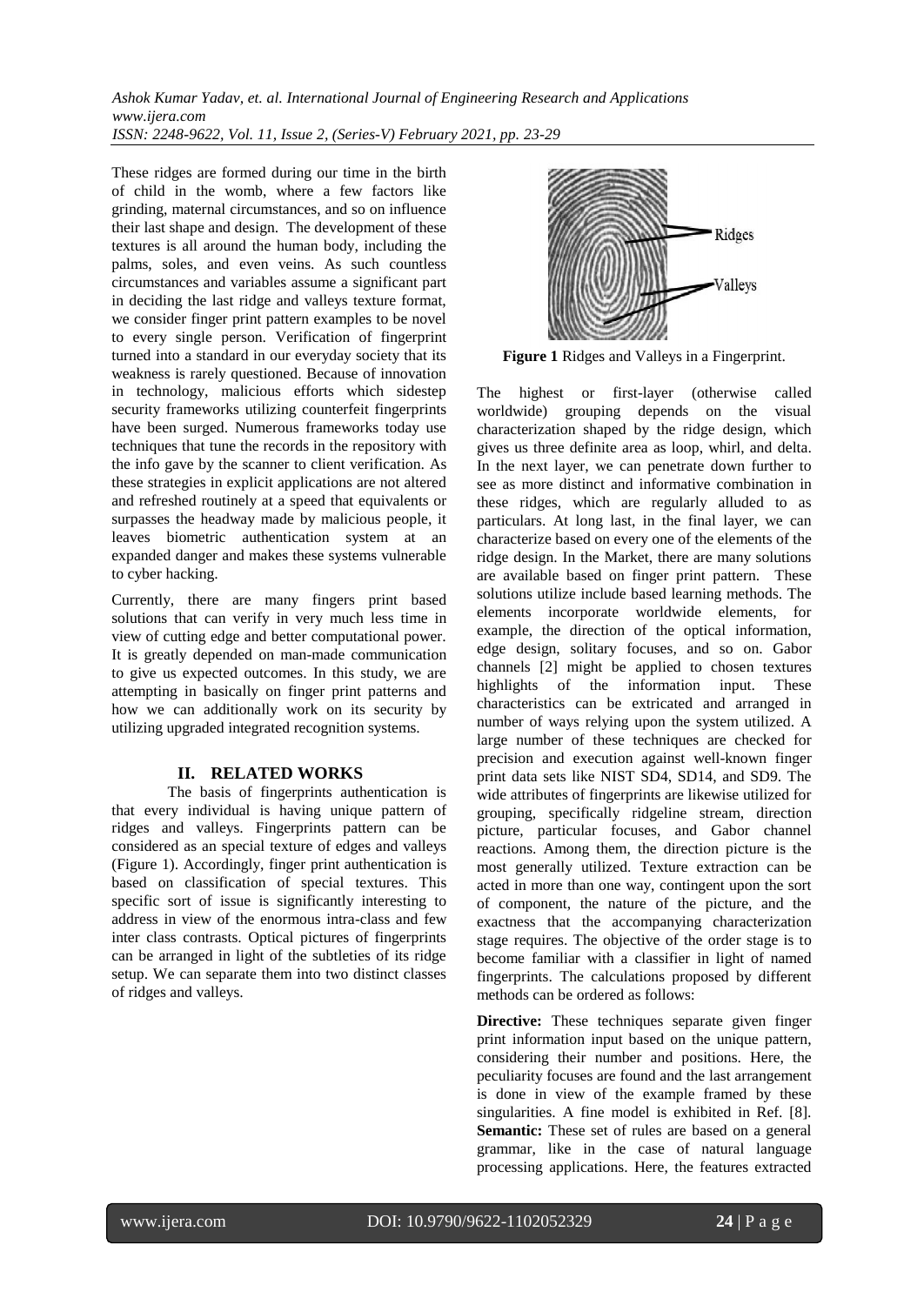from the input data are stored as symbols in the database. The symbols are formed from ridgeline flows, which are then classified by a set of grammar.

**Statistical:** These methods are totally founded on the measurable information figured. This information are for the most part determined by utilizing normal measurable applications, for example, Bayesian choice rule, support vector machine (SVM), and Kclosest neighbor (KNN). We can see an illustration of measurable methodologies in SVM-based arrangement and improvement of unique finger prints check in Ref.[12]. Deep Learning Net: These set of rules utilize multi-facet perceptron. The information are taken and the sorted elements are gone through the calculation subsequent to decreasing the dimensions [3]. The selected characteristics are by and large singularities and the direction of the picture, which is utilized to prepare the perceptron to work on its presentation. These organizations give extraordinary arrangement results. A Deep Neural Network - based methodology for the division of idle fingerprints is proposed in Ref. [19]. The design has two convolutional layers with 48 and 96 quantities of  $3 \times 3$  channels, separately, in each layer to gain the start to finish highlights from video groupings. Multiclassifier: These techniques incorporate every one of the methodologies that consolidate at least two classifiers [11]. This exploration is remarkable, as we utilize the measurable (particulars based) and neural organization-based methodologies and consolidate them to accomplish better security and exactness. The model proposed here is the first of its sort, and it contrasts from the past works in the accompanying perspectives: Our analysis continues through two stages - pre-check stage and confirmation stage. In the pre-confirmation stage, great and phony fingerprints are sifted through. Then, at that point, the check stage confirms a decent unique finger impression. Unique mark pictures with low quality are considered as phony fingerprints. By utilizing the pre-check stage, the security of the framework can be expanded. We have applied the strategy of move learning in the pre-check stage. Google's Inceptionv3, which is a pre-prepared profound CNN model, is utilized for preparing the pre-check stage. Confirmation of the fingerprints is finished by

utilizing Gabor channel and KNN-based strategies.

# **III. PROPOSED METHOD**

The optical information that is acquired from the unique fingerprint sensor is put away and gotten to by the framework in explicit organizations (for example .bmp, .jpeg, and so forth) We are utilizing these acquired contributions to prepare our deep neural net. These sources of info should be given additional

consideration in advance, as, by and large, issues emerge during the check interaction (Figure 2).

For preparing to function admirably, we should assemble basically 100 visual examples of the fingerprints. The more we accumulate, the better the exactness of the prepared model. We additionally need to ensure that the sources of info gave are great to help us in the confirmation and arrangement processes.



**Figure 2** Proposed Block Diagram.

The information that we have gathered won't be totally utilized for the preparation interaction, as this can cause an opportunity for overfitting the neural organization model. This normal issue is handily settled by partitioning our information tests and involving a piece of them for the preparation cycle. Utilizing a piece of the information keep the model from remembering the examples gave. We can utilize the leftover information contributions to check whether or not overfitting is happening. How much overfitting is estimated by the exactness and accuracy of the prepared model. We have the choice to divide the information into various proportions. By and large, neural organization based applications split the information by 1:1:8. The 80% of the split is utilized for the preparation interaction; the 10% of the examples is utilized to approve the info information during the preparation cycle; and the leftover 10% is utilized as the testing information contribution to confirm the exactness and execution of the now prepared model [15]. The delivered outcomes can be additionally improved by applying mathematical operations to the information (for example editing, lighting up, misshaping, and so forth). These mathematical operations will assist the classifier with adjusting certifiable situations to additionally work on the correctness and execution. It utilized a customary optical finger impression sensor to catch our finger print input. The .NET system, which utilizes tensor flow [1], is utilized to foster the neural organization model for the pre-order process.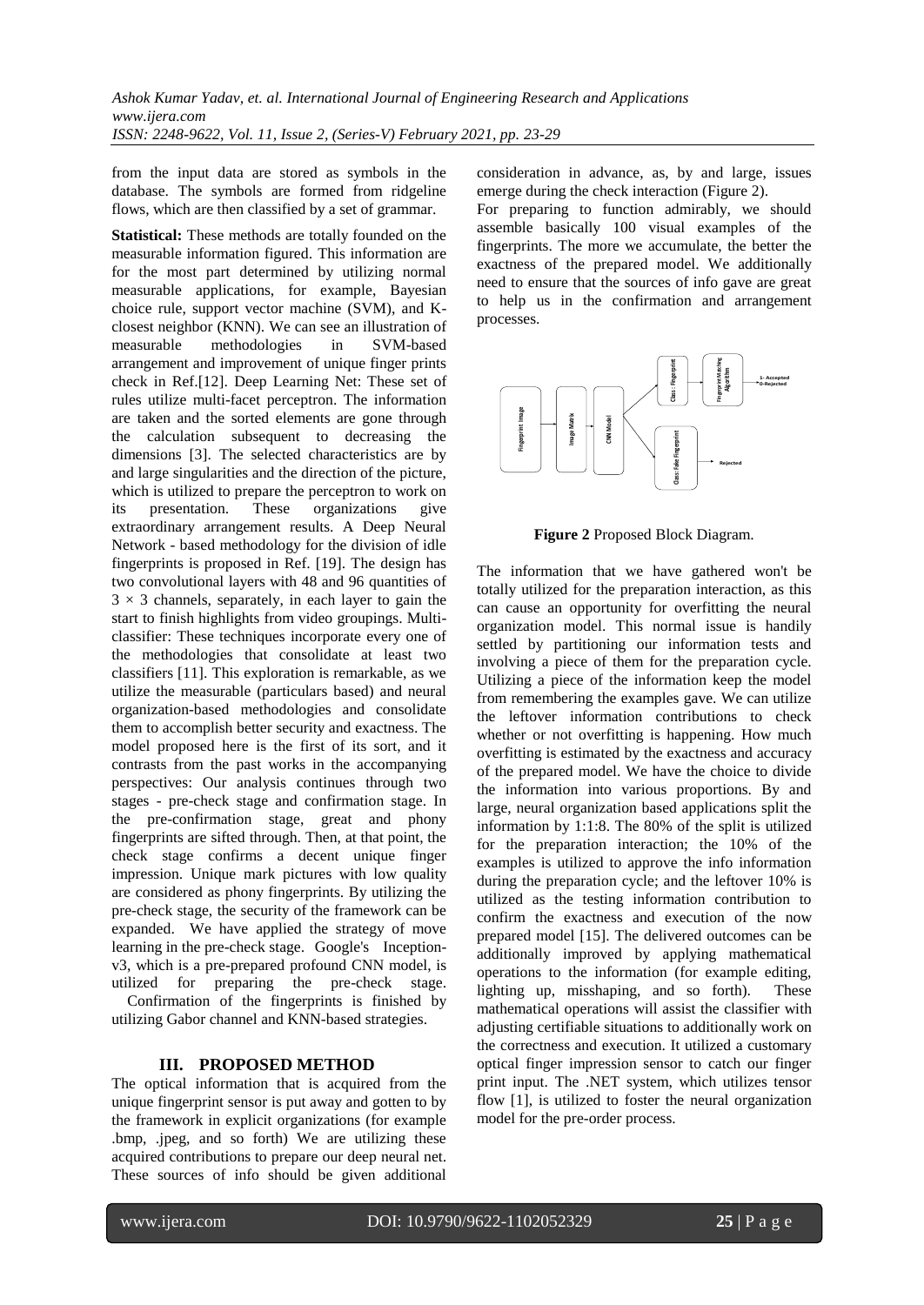#### **Inception Model**

We are involving a CNN for the grouping of the information pictures (Figure 3). CNNs are artificial neurons organizations that involve various layers and are by and large used to group optical information. CNNs take the optical info and cycle them as tensors. Tensors are the portrayal of the information input as a multi-faceted lattice. The optical picture is for the most part handled by applications as a two-layered (2D) input. Here, the model will change the 2D contribution over to a 4D network [16].

We are involving a CNN for the grouping of the information pictures (Figure 3). CNNs are artificial neurons organizations that involve various layers and are by and large used to group optical information. CNNs take the optical info and cycle them as tensors. Tensors are the portrayal of the information input as a multi-faceted lattice. The optical picture is for the most part handled by applications as a two-layered (2D) input. Here, the model will change the 2D contribution over to a 4D network [16].



**Figure 3:** Basic Inception CNN Architecture.

The CNN model here utilized is Google's Inception-v3 [4]. This model has effectively been preprepared on all picture information from ImageNet [5]. As this is a pre-train net, the training time expected for the grouping system can be decreased by many folds. This model can be retrained utilizing move learning, by which we can alter the model for our requirements. The abatement in preparing time is conceivable in light of the fact that we are just preparation the last layer of the model to make it reasonable for our application. ImageNet is a data set that comprises of numerous hubs, and every hub contains more than100,000 pictures coordinated by the WorldNet ordered progression.

Transfer Learning Technique is used here for pretraining of Inception-v3 model is applied for sifting through quality fingerprints. Commencement v3 utilizes a deep net design. In this design, the lower layers recognize the low-level highlights and the more significant levels distinguish high level elements. Along these lines, when we need to involve this model for an alternate reason, we really want to prepare just the last layer of this model. The result layer ought to likewise be re-imagined. With the exception of the last layer, the boundaries we use are something very similar, which the model has gained from ImageNet. The last layer of the model has 2048 channels of  $1 \times 1$  size. We have changed this layer to a completely associated layer. This completely associated layer contains 2048 neurons. During preparing, the organization learns the loads between the neurons and the inclination of result neurons. Table 1 gives the boundaries of the model.

**Table 1: Model Parameter Table**

| <b>Parameters</b> | <b>Value</b>  |
|-------------------|---------------|
| Nos of neurons    | 2048          |
| Loss function     | Cross entropy |
| Learning rate     | 0.001         |
| Epochs            | 100           |
| Batch size        | 32            |
| Dropout           | 0.5           |
| Optimiser         | Adam          |

Google's Inception-v3 model comprises of numerous convolutional bits that differ in size. Each of these convolutional bits distinguishes highlights for each aspect and scale. This model takes on the type of leftover organization that utilizes skip associations (Figure 4). Residual netss take the info information and add them to the result, along these lines empowering the organization to foresee the lingering input rather than the normal result [6].

х weight laver  $\mathcal{F}(\mathbf{x})$ relu x weight layer identity  $\mathcal{F}(\mathbf{x}) + \mathbf{x}$ 

**Figure 4:** Basic Blocks of Residual Learning [8]

The inception model is prepared to group whether or not the gave input is a type of unique finger pattern. This model assists sift through poor quality data sources that with having looking like elements to that of a unique finger pattern input. Consequently, this classifier can recognize inputs with a specific degree of commotion. An exactness of somewhere in the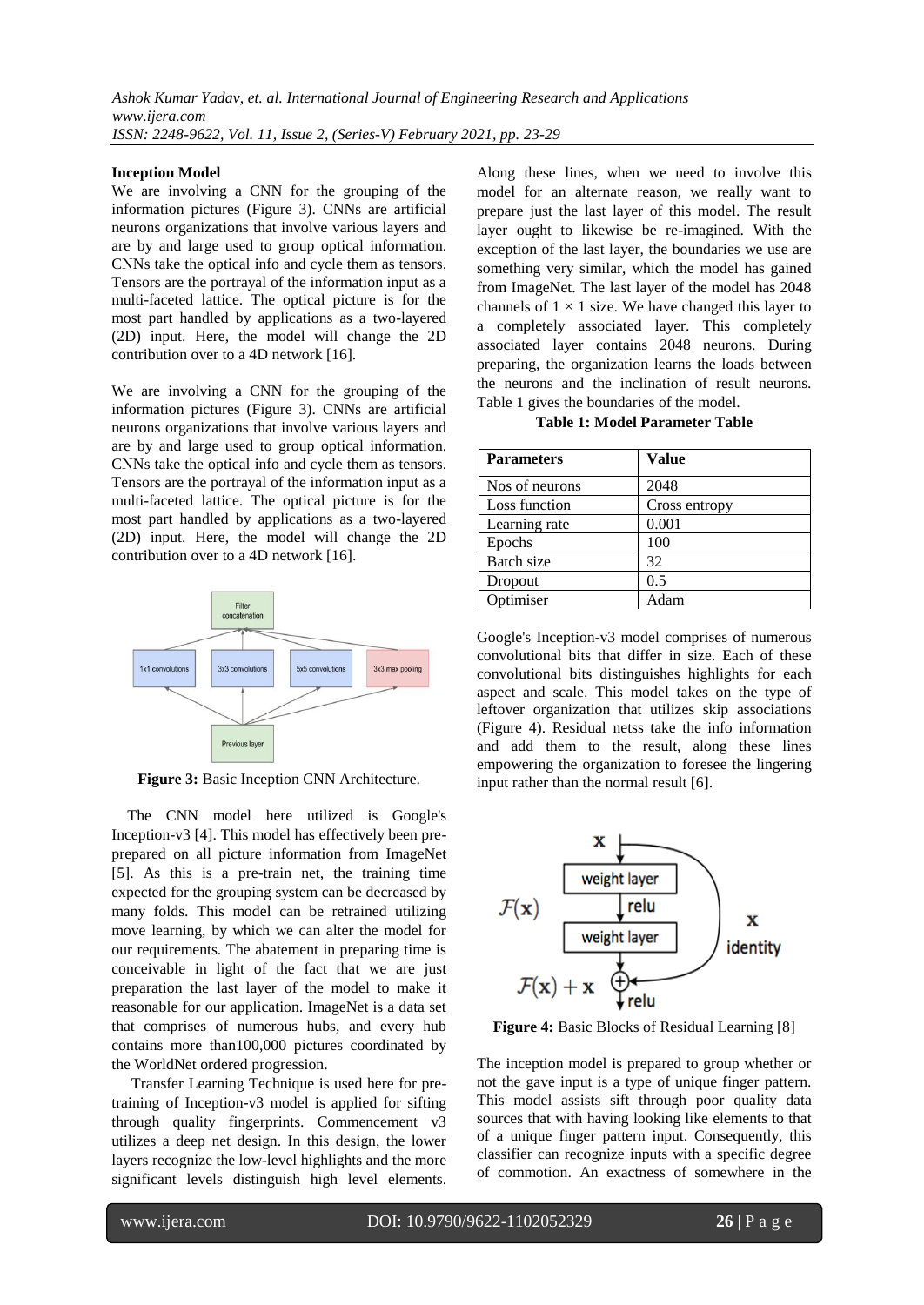range of 90% and 95% is acquired, albeit the specific worth fluctuates from one hurry to another. This is because of the uncertainty in the preparation steps.

**a) Attributes Requirements-**The result of the inception method is a decent unique finger print that is an unique example of edges and valleys. A ridge is characterized to be a solitary bended portion, while a valley is the region between two neighboring edges. The significant elements of the unique fingerprint are minutiae points and are utilized to match the fingerprints. These Minutiae pattern are utilized to decide the uniqueness of the finger print. A decent quality unique finger print can have 20-75 unique pattern of ridges and valley upon the sensor and scanner used [14].

Minutiae can be defined as the points in the fingerprint where the ridges end or divide. There are several types of divisions or ends in a ridge line, which can be segregated as follows: Ridge dots these are extremely tiny ridges that are too short to be considered as a ridge line. Ridge endings – these are the end points of a ridge line. Ridge ponds/lakes – these are the cavities formed in between diverging ridges. Ridge islands – these are longer ridge dots that are found inside ridge ponds. Ridge bifurcations – these are points where ridges begin to diverge. Ridge spurs – these are the inclinations found on a ridge line. Ridge bridges – these are found on the point where two tiny ridges adjacent to each other join. Ridge crossovers – these are found at the point of overlap between two ridge lines. Our minutiae verification techniques take the filtered fingerprint from the classifier as input and finds the minutiae points from the fingerprint pattern. Further, extracted the ridge endings and bifurcations from the fingerprints image pattern. Then, these points are used for matching with the repository.

# **Pattern Extraction and Minutiae Matching**

The initial step for this recognition approach is standardization, which brings about a superior differentiation of the unique finger print input. Then, at that point, this information is changed into a grey scale characterization. Then, at that point, apply a few remedial acclimations to the information, like changing the picture brightness and difference. Then, at that point, the undesired signals in the info is removed through utilizing a Gabor channel [2]. The Gabor kernel is a linear kernel that determines the output using a harmonic function, which is then multiplied using a Gaussian function. It consists of an orientation- and frequency-specific sinusoidal plane that is adjusted by a Gaussian envelope [17]. The Gabor kernel provides a suitable visual representation of the input. Then, the feature map is created, which is used as the template. This template is matched in the subsequent matching step with templates of other fingerprints. The result of the matching is the matching score, which represents how nicely two fingerprints similar to each other. To match the Template matching KNN methods [7] used. The KNN method makes use of the Euclidean distance, which can be calculated by using the following formula:

$$
L(a,b) = \sqrt{(a_1 - b_1)^2 + (a_2 - b_2)^2 + \cdots + (a_n - b_n)^2}
$$
 (1)

The KNN Technique allocates a class tag to every minutia. Then, at that point, the k nearest individuals are found by figuring the Euclidean distance between the particulars. In our investigation, the worth relegated for k is 2. Subsequently, our calculation finds two closest particulars for every minutia. Then, at that point, during coordinating, a nearby matching is performed to observe which are the details in the question finger impression that coordinate with the particulars in the unique mark formats in the data set. Then, at that point, a worldwide matching is done to discover the number of details of the question unique finger impression coordinate with the particulars of the layout finger impression. In light of that, a matching score is created, which give a sign on whether the unique mark coordinates with any of the fingerprints in the information base [14].

# **IV. RESULTS AND DISCUSSION**

Present Existing solutions and sensors have a certain amount of false acceptance and false rejection, which is factored into during the recognition process. Transfer learning method used here rather than going for the traditional methods to decrease the training time. By application of TensorFlow tool, an accuracy of 94.5 percent achieved with proposed solution. which can be seen in Figure 5 The orange line is the accuracy of our model on the training set. and the blue line shows the accuracy of the model on the testing set.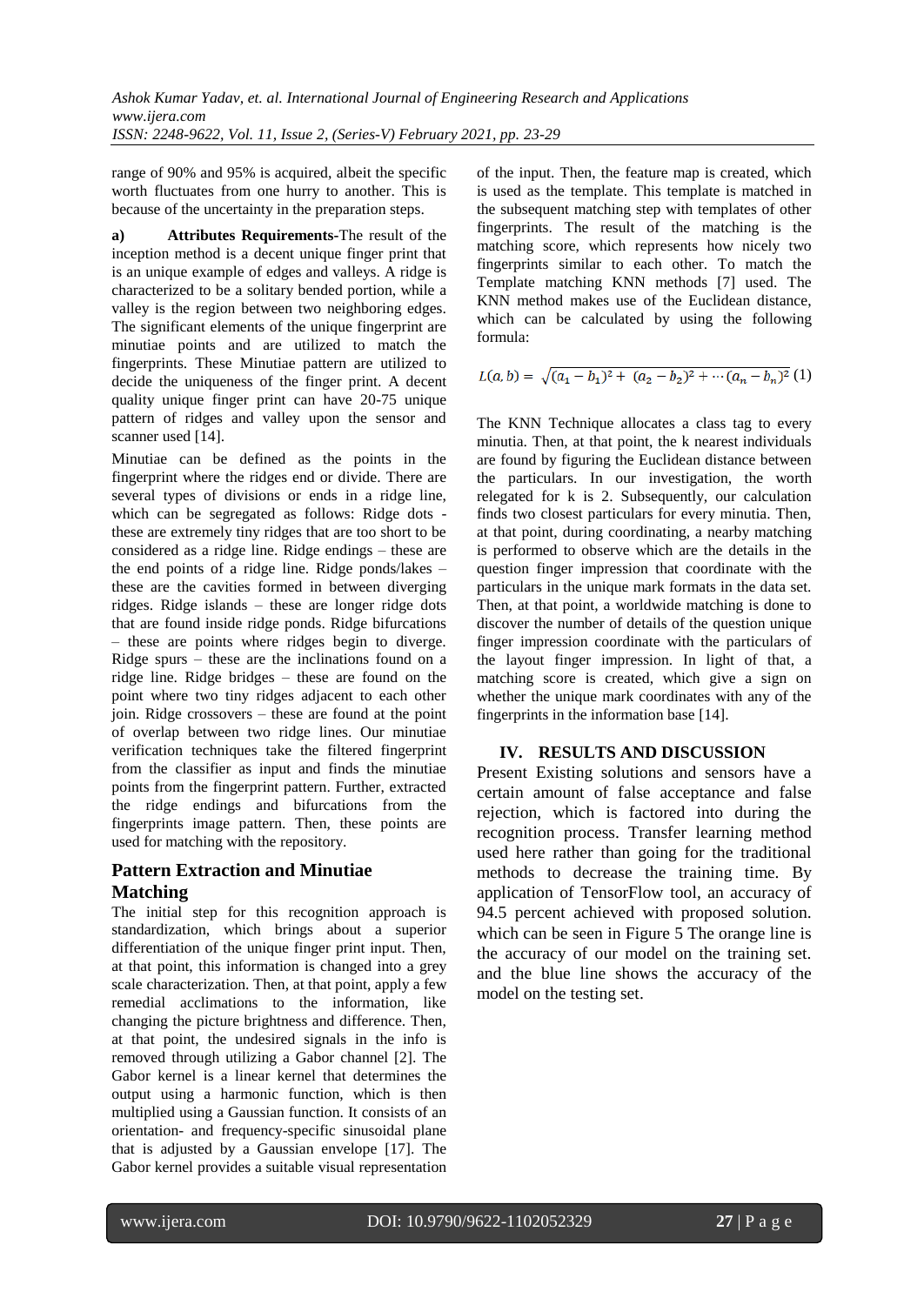Overall false acceptance ratio can be predicted as follows,

$$
FAR^{Real\,Non\,Enrolled} = (1 - FAR_{fd}) \times FAR_{iv}(3)
$$

for an intruder trying to be authenticated using a fake reproduction of a finger that is not the enrolled one and

$$
FAR^{fake\,Enrolled} = FAR_{fd} \times \alpha \qquad (4)
$$

where  $\alpha < (1 - FRR_{iv})$ . If a fake fingerprint is created by using sophisticated tool or device, its quality is usually lower than the real finger it is designed to imitate, and therefore the chance that the identity verification algorithm does not match it with the user's real template is higher.

It is Desired, the FAR have a certain low value; let us assume it to be *x*.

Fingerprint classification accuracy is around 94.3%. Thus, as proposed CNN is acting as a pre-filter, we can reduce the FAR of any system by using the multiplication rule of probability.

Comparison of the FNAR and FAR for existing methods of Fingerprint Recognition using Minutiae Score Matching with the proposed method. It is observed that the FNAR for both methods is zero, and the FAR is 0.026 for the existing method and 0.00156 for the proposed method.

| Table 2: Regular Matching vs. Proposed |  |  |  |  |
|----------------------------------------|--|--|--|--|
|----------------------------------------|--|--|--|--|

|            | <b>Exiting Score</b> | Proposed(DL) |  |
|------------|----------------------|--------------|--|
| <b>FRR</b> |                      |              |  |
| FAR        | በ በን6                | በ በበ17       |  |
| - - - - -  |                      |              |  |

Table3: Comparison of Pre-trained Deep Learning Network.

Testing of proposed method with batch sizes 8, 16, and 32. The method gives expected results when the batch size is 32. The network is trained for 25, 50, and 100 epochs. It is found that the model performs better for 100 epochs. To avoid over fitting of the model, early stopping is also applied. Table 3 shows the comparison of various pre-trained deep neural models.

#### V. **CONCLUSION**

In our research we have followed a novel approach in first phase to pre-processing of bad fingerprint. through terrible fingerprints. Assuming the result of the commencement model says that it is a decent finger impression, it is given to the confirmation module where matching of the finger print is performed. By consolidating a profound CNN prechannel to the details matching finger impression confirmation calculation, we have accomplished a better exactness of roughly 90-95%. There are

| Model                | <b>Accuracy</b><br>range | Depth | <b>Parameters</b> |
|----------------------|--------------------------|-------|-------------------|
| VGG16                | $0.71 - 0.90$            | 23    | 138, 357, 544     |
| ResNet <sub>50</sub> | $0.75 - 0.92$            | 168   | 25,636,712        |
| Inception-v3         | $0.78 - 0.94$            | 159   | 23,851,784        |



**Figure 5:** Training vs. Test Accuracy

A fingerprint scanner module that integrates a artificial finger detection technology has to decide, for each transaction, if the current sample comes from a real finger or from a artificial one. The error in this decision should be as low as possible.

 $FRR_{fd}$  and  $FRR_{iv}$  –Measurement of error rates.

 $FAR_{iv}$  – For real-finger system incorrectly reject the

input to come from a fake finger.

 $FAR_{fd}$  – For fake-finger system incorrectly accepts

input to come from a real finger.

For the fake-detection mechanism, the overall false rejection ratio (FRR) error can be estimated as follows

$$
FRR = FRR_{fd} + (1 - FRR_{fd}) \times FRR_{iv} \quad (2)
$$